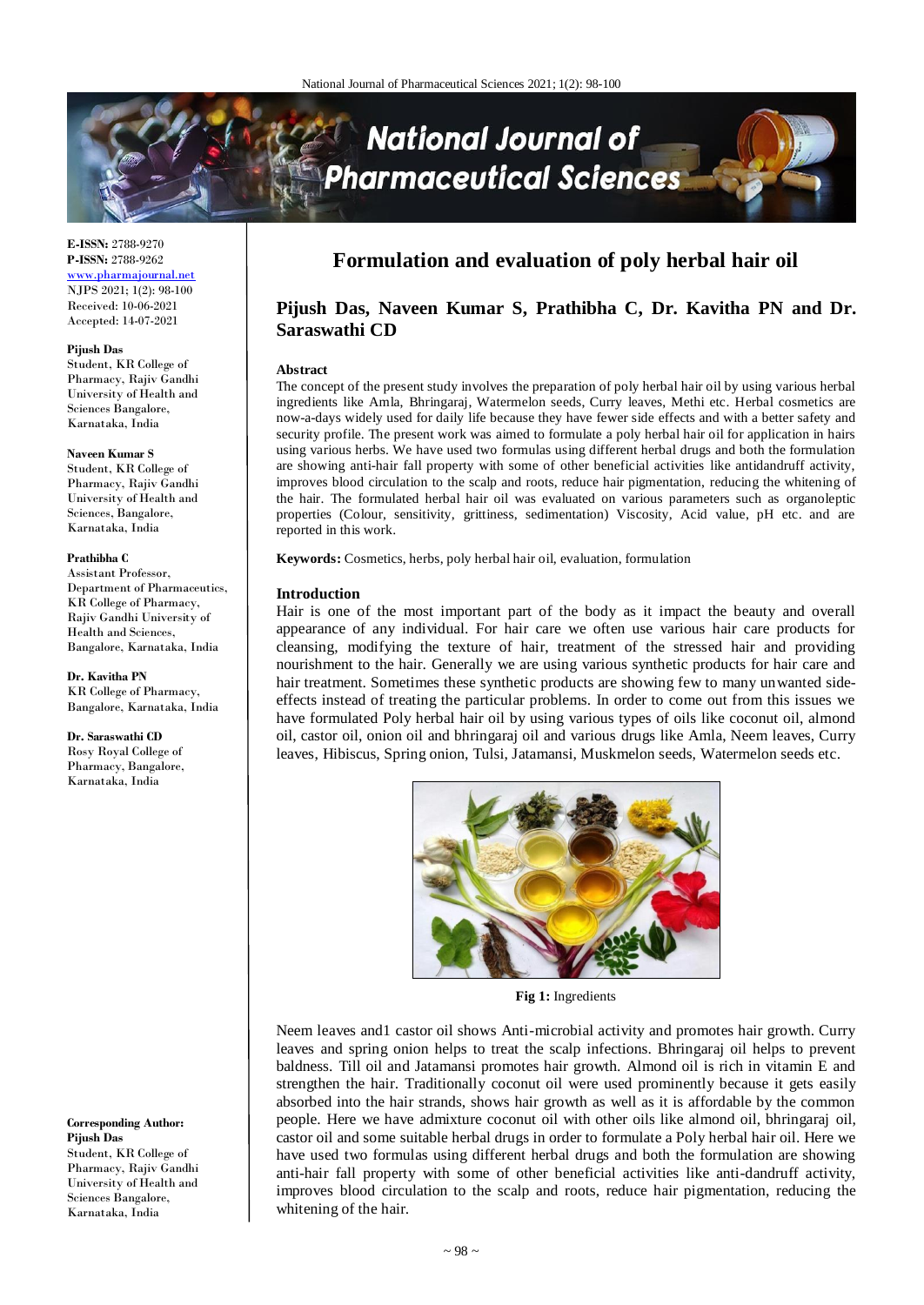After formulation the poly herbal hair oil was evaluated on various parameters such as organoleptic properties (Colour, sensitivity, grittiness, sedimentation) viscosity, Acid value, pH, Specific gravity etc. The obtained results were found to be satisfied the requirements of poly herbal hair oil.

# **Methodology**

**Materials used**

All the materials used were of pharmaceutical or analytical grade. (LR/AR)

| Sl. No.        | Name of the Herbs | <b>Uses</b>                                          |  |
|----------------|-------------------|------------------------------------------------------|--|
|                | Bhringaraj oil    | Prevents baldness                                    |  |
| $\overline{c}$ | Amla              | Hair conditioner                                     |  |
| 3              | Neem leaves       | Anti-microbial activity                              |  |
| $\overline{4}$ | Curry leaves      | Moisturizes the scalp                                |  |
| 5              | <b>Hibiscus</b>   | Thickening of hair                                   |  |
| 6              | Spring onion      | Treats scalp infection                               |  |
| 7              | Tulsi             | Prevents hair loss                                   |  |
| 8              | Jatamansi         | Promotes hair growth                                 |  |
| 9              | Muskmelon seeds   | Resulting in lustrous hair                           |  |
| 10             | Coconut oil       | Moisturizer, stimulates hair growth unclogging pores |  |
| 11             | Till oil          | Promotes hair growth and antigreying activity        |  |
| 12             | Almond oil        | Rich in Vitamin E and strengthen the hair            |  |
| 13             | Castor oil        | Antimicrobial, antiviral and promotes hair growth    |  |
| 14             | Jasmine oil       | Fragrance                                            |  |
| 15             | Watermelon seeds  | Prevents hair loss and deeply hydrates hair          |  |

## **Procedure**

- The herbs used in the present study for making herbal hair oil were dried, crushed, and passed in sieves and it was used in coconut oil base. The hair oil was prepared by utilizing five different formulas.
- First is direct boiling method in which crude drugs were powdered and directly boiled in Coconut oil, till oil, Almond oil, Castor oil with continuous stirring and heated until the drug completely gets extracted into the oil base.

# **Formulation 1**

**Table 2:** Ingredients of formulation 1

| <b>Ingredients</b> | Quantity $(\% )$ |
|--------------------|------------------|
| Coconut oil        | 60%              |
| Till oil           | 15%              |
| Amla               | 4%               |
| Almond oil         | 4%               |
| Water melon seeds  | 2%               |
| Castor oil         | 3%               |
| Curry leaves       | 2%               |
| Methi leaves       | 2%               |
| <b>Hibiscus</b>    | 2%               |
| Jasmine            | 1%               |
| Bringaraj oil      | 5%               |

- Accurately weigh all the dried and fresh herbs and leaves.
- Mix required quantities of Coconut oil, Castor oil, Till oil, Bringaraj oil and Almond oil as mentioned in the above table no: 2
- Add watermelon seeds, dried amla, methi leaves, curry leaves, hibiscus, dried neem to the oil mixture.
- Then boil up to 30 minutes under low flame.
- After that the whole preparation was filtered using muslin cloth.
- Add Jasmine oil for Fragrance.

# **Formulation 2**

**Table 3:** Ingredients of formulation 2

| <b>Ingredients</b> | Quantity $(\% )$ |
|--------------------|------------------|
| Coconut oil        | 60%              |
| Bhringaraj oil     | 4%               |
| Till oil           | 15%              |
| Almond oil         | 4%               |
| Tulsi              | 4%               |
| Castor oil         | 3%               |
| Jatamansi          | 4%               |
| Musk melon seeds   | 2%               |
| Nimba              | 2%               |
| Jasmine            | 2%               |
| Coconut oil        | 60%              |

- Collect and weigh all herbal products such as Bringaraj oil, Tulsi, Jatamansi, Muskmelon seeds, Nimba and Jasmine
- Add Coconut oil, till oil, Almond oil and Castor oil as mentioned above table no: 3.
- Boil herbal products in the above oil formulation up to 30mins.
- Keep aside for overnight.
- Filter the whole preparation by using muslin cloth.
- And collect the final herbal hair oil in the bottle.

# **Evaluation parameters**

**Evaluation test for hair oils** Prepared poly herbal hair oil was estimated for product performance which includes physicochemical parameters.

# **1. Organoleptic Property**

- **Color:** Detected by naked eyes.
- **Sensitivity:** Applied to the skin and exposed to the sunlight for 5 minutes to check for any irritation over skin.
- **Sedimentation:** Keep the whole preparation aside for overnight and check for sedimentation.
- **Grittiness:** Rubbed to the skin and observed.